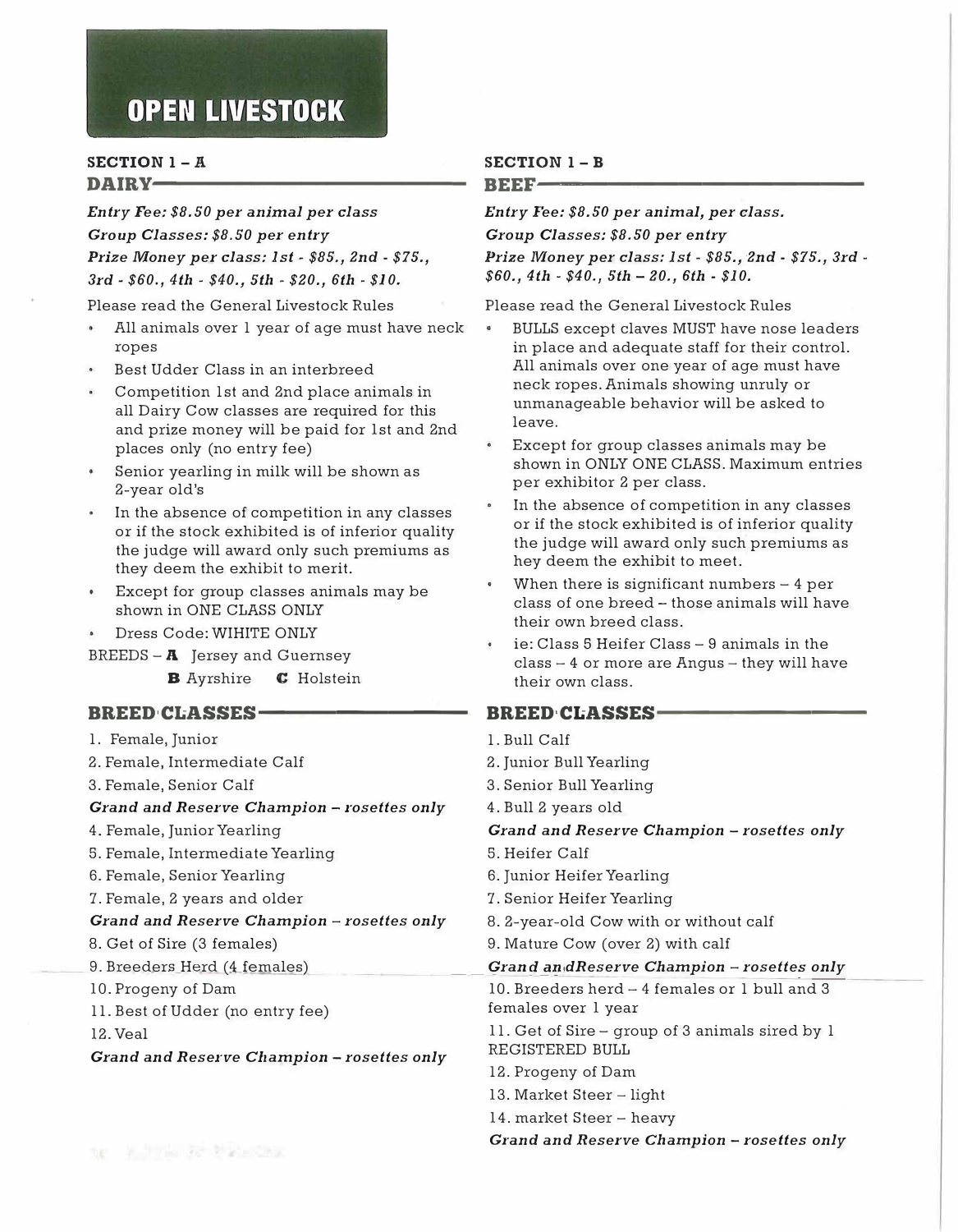### **SECTION 1- <sup>C</sup>** SHEEP-

*Entry Fee: \$6.00 per class* 

*Group Classes: \$6. 00 per entry Prize Money per class: 1st - \$50., 2nd - \$40., 3rd - \$20., 4th - \$15., 5th - \$10., 6th - \$6.*

- All entries (other than wool class) must be shown in short fleece, l" staple maximum with a neat, clean and tidy appearance. Market animals must be slick shorn.
- Except for Breeds Flock or Get of Sire animals may be shown in ONE CLASS ONLY ( eg: cannot show a lamb as a market lamb and then as a ewe lamb)
- Maximum entries per exhibitor two per class
- In the absence of competition in any classes or if the stock exhibited is of inferior quality the judge will award only such premiums as they deem the exhibit to merit.

1. Market Lamb Class - Lambs entered may be any breed or cross, Ewe or Wether (all market animals must have been castrated and slick shorn)

- 2. Ram Lamb black face
- 3. Ram Lamb white face
- 4. Ram Lamb wool
- 5. Ram Yearling or older black face
- 6. Ram Yearling or older white face
- 7. Ram Yearling or older wool

### *Grand and Reserve Cliampion* - *rosettes only*

- 8. Ewe Lamb black face
- 9. Ewe Lamb white face
- 10. Ewe Lamb -wool
- 11. Ewe Yearling black face
- 12. Ewe Yearling white face
- 13. Ewe Yearling wool
- 14. Ewe mature (2 years or older)

### *Grand and Reserve Champion* - *rosettes only*

15. Breeders Flock - Pen of 1 Ram, 3 Ewes

16. Get of Sire  $-$  A group of three animals, by the same sire, both sexes may be represented, full mouth milk teeth

17. Ewe with Lamb at Foot

*Grand and Reserve Cliampion* - *rosettes only* 

### **SECTION 1- D**  SWINE-

*Entry Fee: \$6. 00 per class* 

*Group Classes: \$6.00 per entry Prize Money per class: 1st* - *\$50., 2nd* - *\$40., 3rd*  - *\$20., 4th* - *\$15., 5th* - *\$10., 6th* - *\$6.*

Please read General Livestock Rules ... take note of #8 Please read General Livestock Rules ... take note of #8

- Swine need not be purebred
- Maximum entries per exhibitor 2 entries per class

### **BREED CLASSES-**

1. Boar, one year and over, any breed

2. Boar, under 1 year, any breed

### *Grand and Reserve Champion* - *rosettes only*

3. Breeding Gilt, any breed

4. Sow with litter of not less than 8, any breed

*Grand and Reserve Champion* - *rosettes only*  5. Market Hog

- 6. Pot Belly Pig Boar
- 7. Pot Belly Pig Gilt

*Grand a11d Reserve Champion* - *rosettes only* 

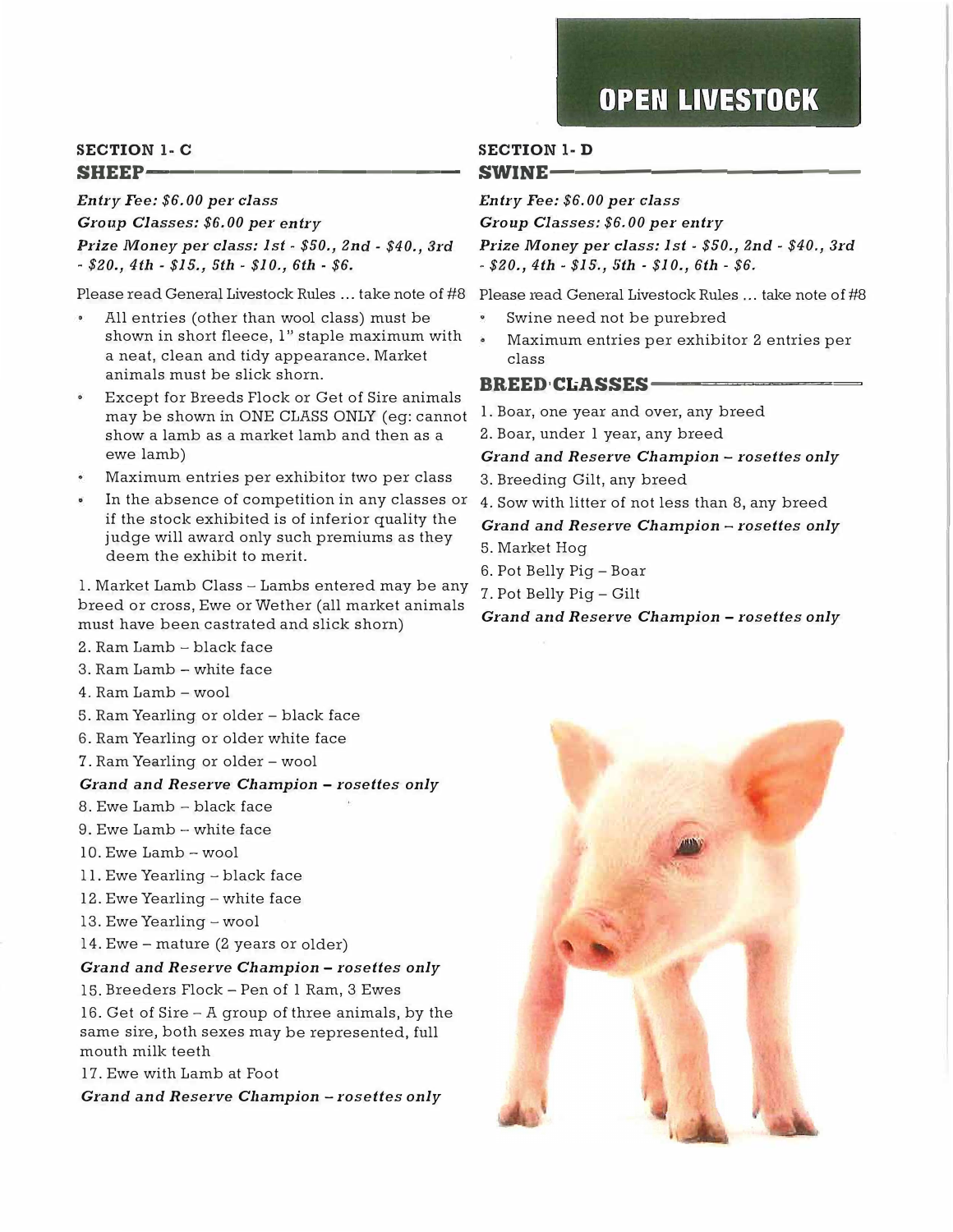### **SECTION 1- E**   $$

*Entry Fee: \$6.00 per class* 

*Group classes: \$6.00 per entry* 

*Prize Money per class: 1st* - *\$50., 2nd* - *\$40., 3rd.*  - *\$20., 4th* - *\$15., 5th* - *\$10., 6th* - *\$6.*

Please read General Livestock Rules ... take note of  $H<sub>R</sub>$ 

- Dress Code: WHITE ONLY
- Maximum entries per exhibitor, two per class
- In the absence of competition in any classes or if the stock exhibited is inferior quality, the judge will award only such premiums as they deem the exhibit merits
- Except for Group Classes animals may be shown in ONE CLASS ONLY (eg: cannot show a kid as a Chevon and as a Doe Kid)
- When there are significant numbers  $-4$  per  $\bullet$ class of one breed those animals will have their own breed class
- Class 2, Doe under one year- 9 animals in the  $class - 4$  or more are Nigerian Dwarf  $-$  they will have their own class

### BREED CLASSES-

1. Chevon - kids entered may be any breed or cross, kid doe or wether (all market animals must be castrated) may not be shown in any other class

### *Gi-and and Reserve Champion* - *rosettes only*

2. Doe, under 1 year

### *Grand and Reserve Champion* - *rosettes only*

3.Yearling, dry

4. Yearling, in milk

*Grnnd and Reserve Champion* - *rosettes only*

- 5. Senior Doe, dry
- 6. Senior Doe, in milk

### *Grand* and *Reserve Champion* - *rosettes only*

7. Doe with Kid at Foot

8. Get of Sire - 3 does any age different Dams, same sire owned by exhibitor

9. Progeny of Dam

*Grand and Rese1·ve Cliampion* - *rosettes only*

# **SECTION 1-L**

### **CAVY·-------------------------**

### *Entry Fees: \$2.50 per class*

*Prize Money per class: 1st* - *\$7., 2nd* - *\$5., 3rd* - *\$3.*  Please read the General Livestock Rules

- All entries must be in the showroom by 4pm on Thursday of fair
- All entries will be judged as entered, be sure to include breeds, variety, sex of the animals
- This is a carry cage show, all cages must be leak proof and labeled with the exhibitor's name, and breed of animal
- All exhibitors must supply their own cages for their animals
- Any animal showing signs of disease will be o. removed from the showroom
- Classes are limited to two (2) entries per exhibitor in each class
- Animals may show in one (1) class only  $\bullet$
- In the absence of competition in any classes  $\bullet$ or if the stock is inferior quality the judge will award only such premiums as they deem the exhibit merits.

### BREED CLASSES-

- 1. Cavy- Sow with short hair
- 2. Cavy- Boar with short hair
- 3. Cavy- Sow with litter (short hair) 3 to 6 weeks old
- 4. Cavy- Sow with long hair
- 5. Cavy- Boar with long hair
- 6. Cavy- Sow with litter (long hair) 3 to 6 weeks old

### **RHO VIRUS HAS BEEN DETECTED ON VANCOUVER ISLAND!**

**Until further notice the rabbit classes are cancelled for 2019 unless there is enough interest from exhibitors with vaccinated rabbits** 

**UPDATES AND CLASSES OFFERED ARE ON OUR WEBSITE**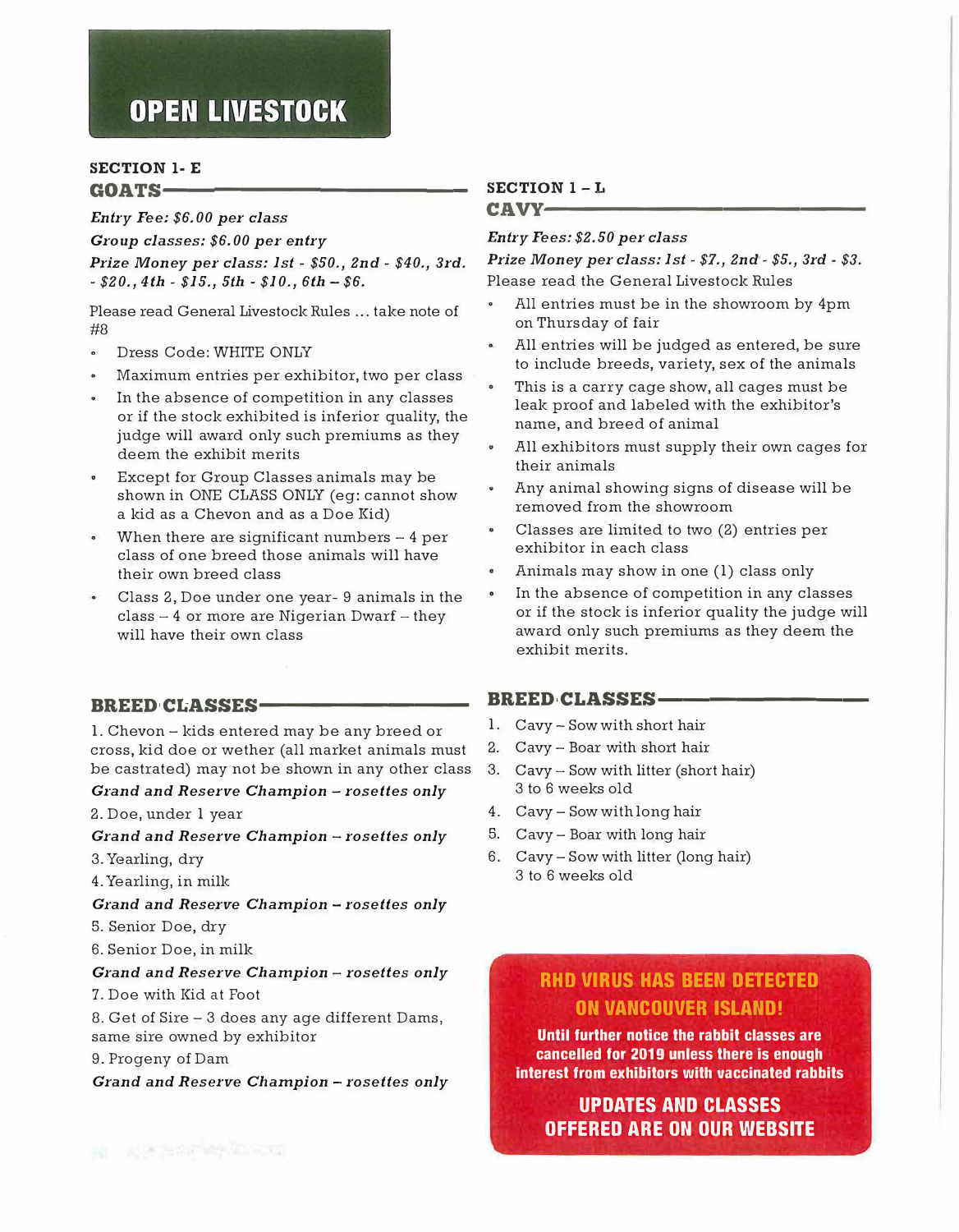### **SECTION 1 - H - <sup>01</sup>** STANDARD<sub>POULTRY</sub>-BREED•CLASSES-

- 1. Cock
- 2. Hen
- 3. Cockerel
- 4. Pullet
- 5. Old Trio
- 6. Young Trio
- 7. Urban Trio 3 hens

### **SECTION 1 - <sup>H</sup>**- **<sup>02</sup>**

### BANTAM·POULTRY-BREED CLASSES-

- 1. Cock
- 2. Hen
- 3. Cockerel
- 4. Pullet
- 5. Old Trio
- 6. Young Trio
- 7. Young Trio

### **SECTION 1 - H -03**

### TURKEYS-

### BREED<sub>'</sub>CLASSES-

- 1. Cock
- 2. Hen
- 3. Old Trio
- 4. Young Trio

### **SECTION 1-H** - **04**  $DUCK$ ---

### BREED CLASSES-

- l. Drake
- 2. Hen
- 3. Old Trio or Pair
- 4. Young Trio or Pair

### **SECTION 1-H** - **05**

#### GEESE-

### BREED CLASSES-

- 1. Gander
- 2. Goose
- 3. Old Trio or Pair
- 4. Young Trio or Pair

### **SECTION 1 - H -06**

# PIGEONS-

### BREED CLASSES-

- 1. Old Cock banded
- 2. Old Hen banded
- 3. Young Cock banded
- 4. Young Hen banded

### **SECTION 1 - H -07**

### EXOTIC-BREED CLASSES-

Example: Pheasant, Quail, Peacocks

- 1. Cock
- 2. Hen
- 3. Pair
- 4. Trio